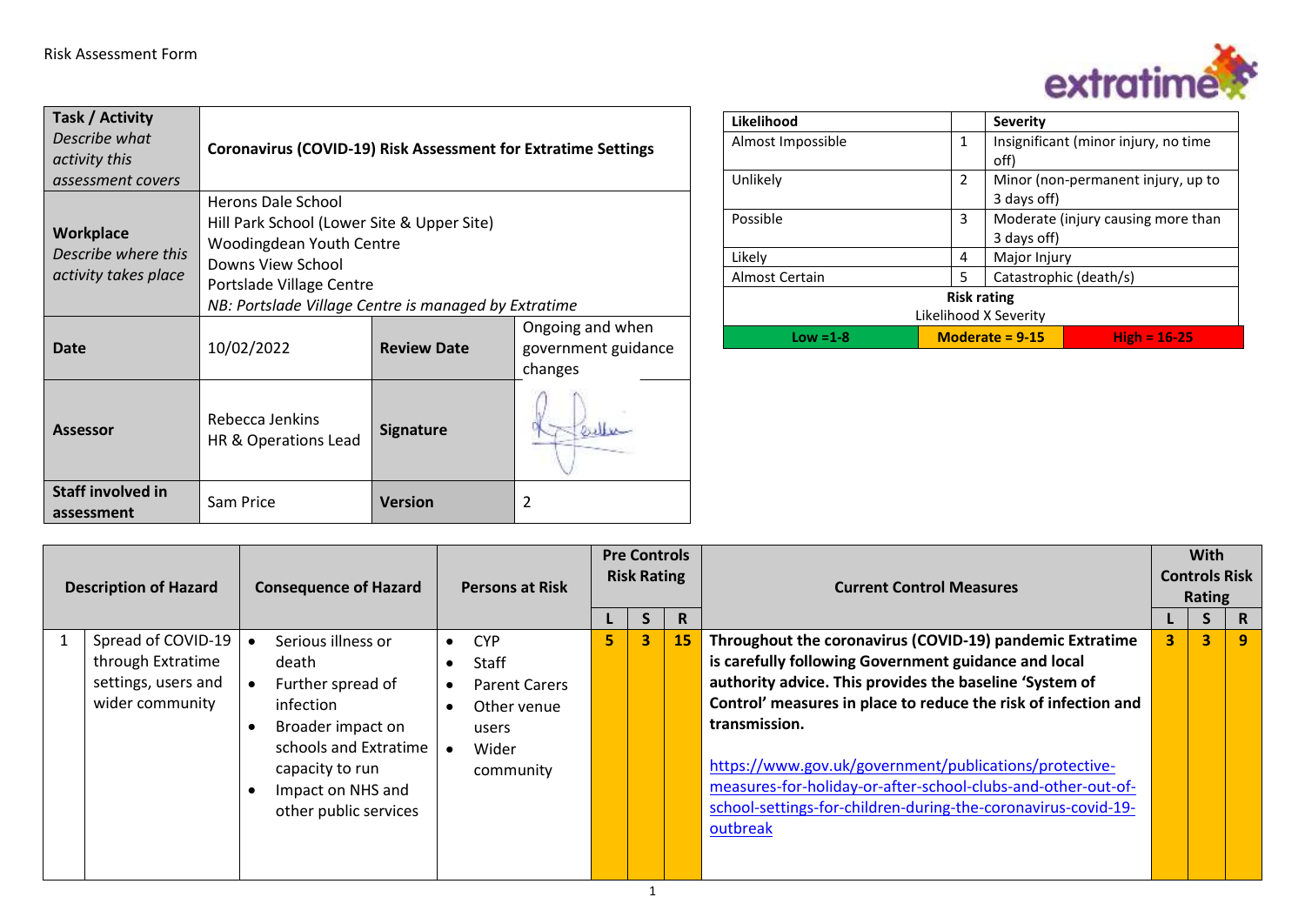[https://www.gov.uk/government/publications/covid-19](https://www.gov.uk/government/publications/covid-19-management-of-exposed-healthcare-workers-and-patients-in-hospital-settings/covid-19-management-of-exposed-healthcare-workers-and-patients-in-hospital-settings) [management-of-exposed-healthcare-workers-and-patients-in](https://www.gov.uk/government/publications/covid-19-management-of-exposed-healthcare-workers-and-patients-in-hospital-settings/covid-19-management-of-exposed-healthcare-workers-and-patients-in-hospital-settings)[hospital-settings/covid-19-management-of-exposed](https://www.gov.uk/government/publications/covid-19-management-of-exposed-healthcare-workers-and-patients-in-hospital-settings/covid-19-management-of-exposed-healthcare-workers-and-patients-in-hospital-settings)[healthcare-workers-and-patients-in-hospital-settings](https://www.gov.uk/government/publications/covid-19-management-of-exposed-healthcare-workers-and-patients-in-hospital-settings/covid-19-management-of-exposed-healthcare-workers-and-patients-in-hospital-settings)

#### [Brighton & Hove City Council Guidance](https://www.brighton-hove.gov.uk/covid-19-key-statistics-brighton-hove/current-alert-level-and-guidance)

National restrictions changed in August 2021 so that people who meet the government definition of being fully vaccinated, who are unable to be vaccinated for medical reasons or who are aged under 18 years and 6 months are not required to self-isolate if they have had close contact with someone with COVID-19.

This risk assessment reflects the ongoing likelihood of COVID-19 spreading through the Extratime community of staff and families as restrictions have lifted. It also recognises the positive impact of vaccinations and boosters which reduce the severity of the virus for most people, including Extratime staff.

Extratime works closely with schools, Local Authorities and other partners to ensure that health and safety measures to minimise the risk of COVID-19 infection/transmission are robust, regularly reviewed and updated in line with the latest guidance and or insight.

#### **High Vigilance of COVID-19 Symptoms**

- High 'COVID-19 symptoms' awareness and vigilance within staff teams. Anyone showing symptoms at an Extratime setting must be isolated and sent home. See (2) below for managing a suspected case of COVID-19.
- No one can attend sessions or enter venues if they feel unwell or are displaying COVID-19 symptoms.
- Staff/parent carers/CYP will be instructed to stay away and follow government advice if they have suspected or confirmed COVID-19 symptoms:
	- $\triangleright$  a high temperature this means they feel hot to touch on their chest or back or have a temperature above 37.8 degrees Celsius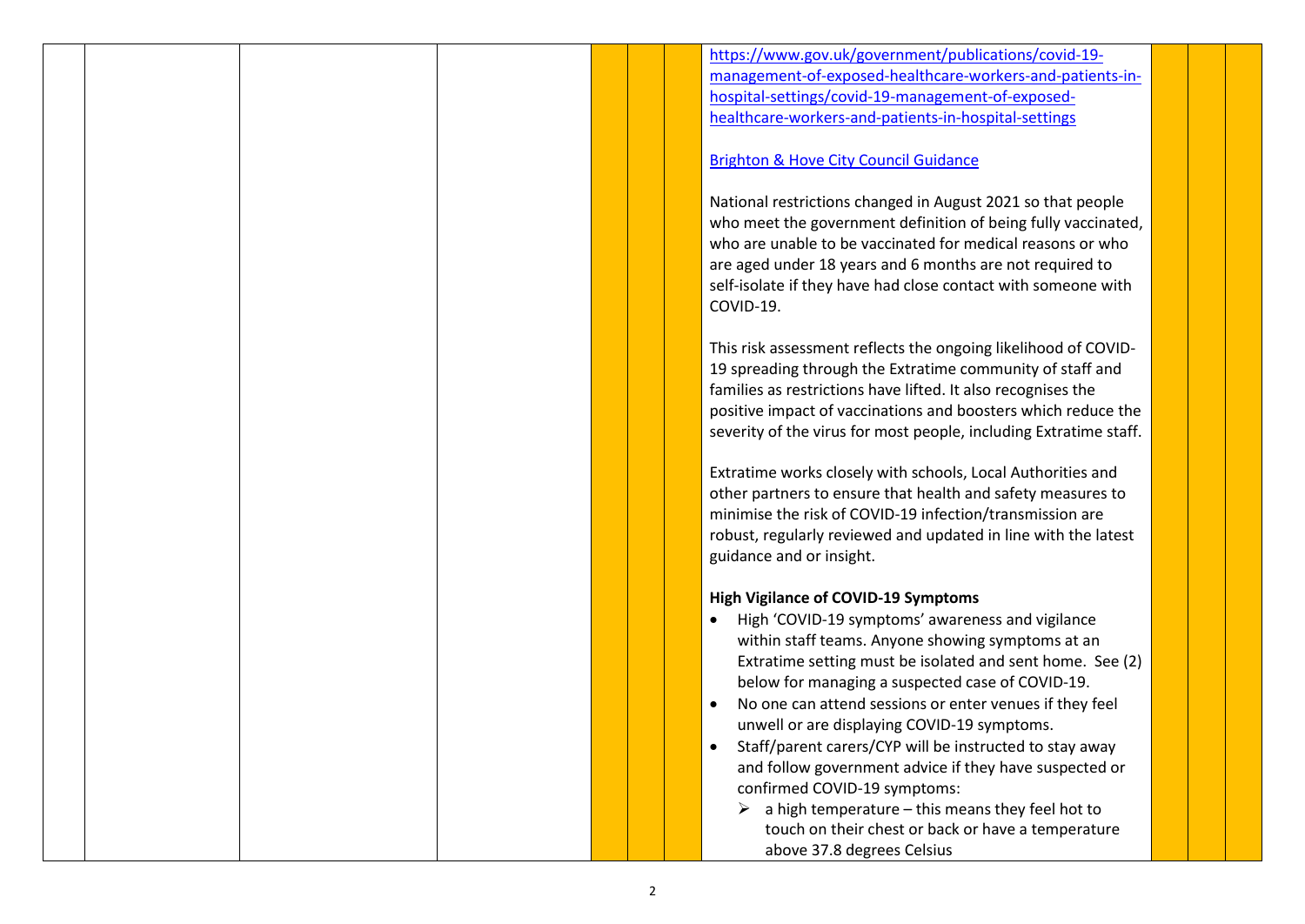- $\geq$  a new, continuous cough this means coughing a lot for more than an hour, or 3 or more coughing episodes in 24 hours (if they usually have a cough, it may be worse than usual)
- $\geq$  a loss of, or change in, normal sense of taste or smell (anosmia)
- There is also evidence that gastrointestinal symptoms (sickness and diarrhoea), a sore throat and cold symptoms are also linked to COVID-19 infection, so people with these symptoms may also be isolated, asked to take a LFD test and/or asked to go home.
- In the event of either a suspected (showing symptoms/ awaiting test results) or confirmed case (positive LFD or PCR test result) of COVID-19, Extratime must be informed and will follow up with staff and families as soon as possible (same day).

### **COVID-19 Vaccinations**

- All Extratime staff are strongly encouraged to have COVID-19 vaccinations and boosters. This reduces risk of infection and the risk of transmitting the virus to others.
- Whilst this isn't mandatory, we understand the majority of staff have had both vaccinations.
- All team members have been strongly encouraged to receive booster jabs as soon as they are eligible.

## **Home LFD Tests**

 All Extratime staff are strongly recommended to use Lateral Flow Device (LFD) home testing kits to test themselves for COVID twice as week as per national guidance. This is to help protect themselves, their household, colleagues and children/young people at Extratime. These are free and available at pharmacies and test sites or can be ordered online:

[https://www.gov.uk/order-coronavirus-rapid-lateral-flow](https://www.gov.uk/order-coronavirus-rapid-lateral-flow-tests)[tests.](https://www.gov.uk/order-coronavirus-rapid-lateral-flow-tests)

 Extratime must immediately be informed of any positive or inconclusive LFD test results.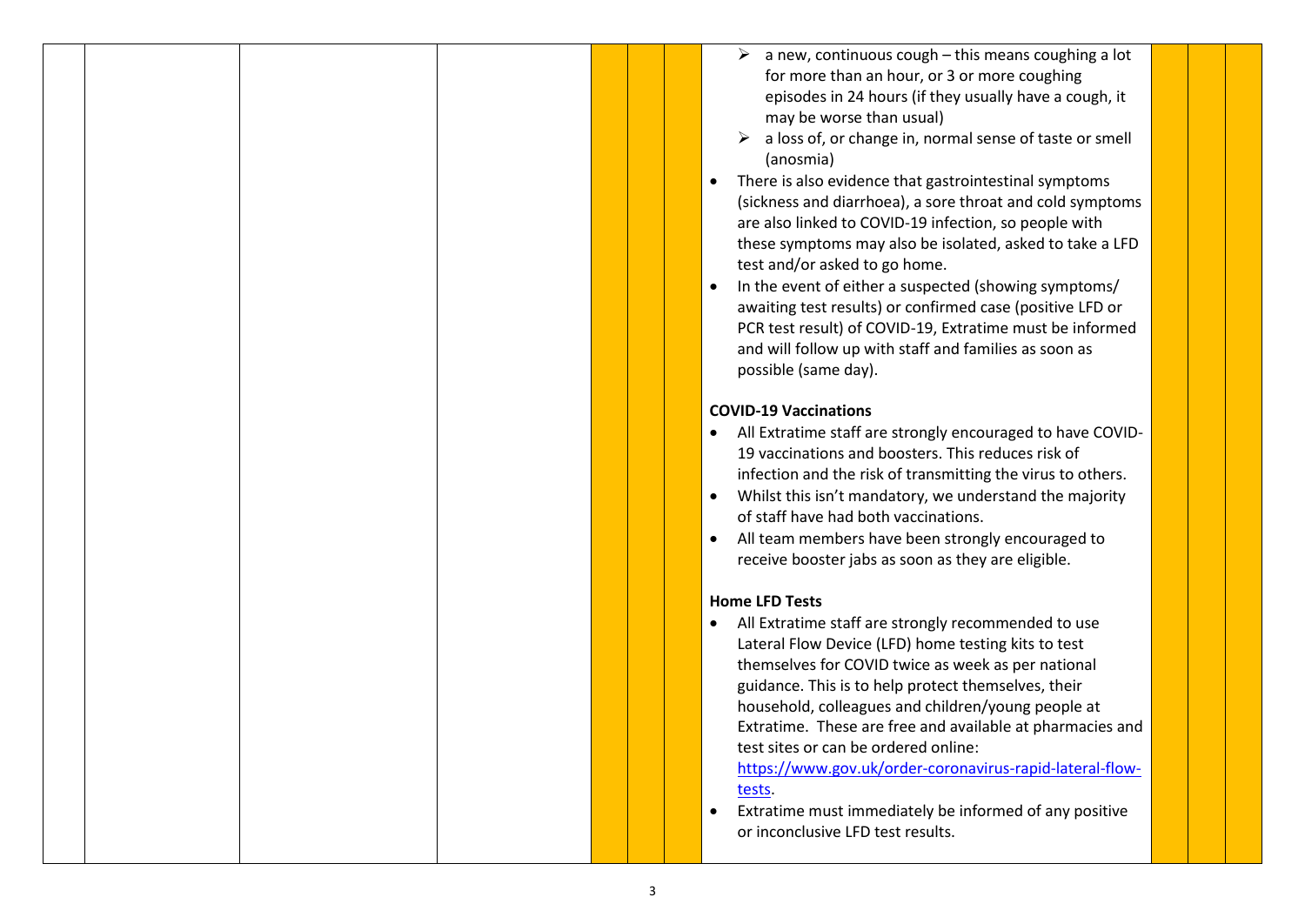| <b>Track and Trace</b>                                                  |
|-------------------------------------------------------------------------|
| All staff and CYP must be signed in and out when                        |
| attending Extratime settings. These records will be kept as             |
| per our normal process and can be used for Track and                    |
| Trace purposes if required.                                             |
| Staff and CYP will be signed in by the Venue Lead or a                  |
| designated member of staff.                                             |
|                                                                         |
| <b>Strict Hygiene Measures</b>                                          |
| When at Extratime settings staff will:                                  |
| Wash their hands with soap for at least 20 seconds on                   |
| arrival                                                                 |
| Wash their hands and/or use hand sanitiser at least hourly<br>$\bullet$ |
| and: before and after eating and handling food, providing               |
| personal care, using bathroom, providing toilet / changing              |
| support, if there is a risk of bodily fluids transmission.              |
| Support CYP with good hygiene, including hand washing<br>$\bullet$      |
| on arrival and throughout the session. Hand                             |
| sanitiser/antibac wipes are available if CYP are unable to              |
| wash hands.                                                             |
| Wear long hair tied back and remove jewellery.                          |
| Use good respiratory hygiene, promoting the 'catch it, bin              |
| it, kill it' approach.                                                  |
| Read and follow posters/directions displayed around                     |
| venues.                                                                 |
| Wear PPE properly and as directed below.                                |
|                                                                         |
| <b>PPE</b><br>Full PPE (fresh gloves, apron, disposable face mask and   |
| goggles/visor) must be worn when staff are supporting a CYP             |
| showing suspected COVID-19 symptoms.                                    |
|                                                                         |
| The PPE protocols below are to be followed throughout each              |
| session at all settings:                                                |
| Surgical Type II face masks: Unless exempt under                        |
| government rules, all staff are to wear surgical face masks             |
| at all times when inside, except when eating/drinking. All              |
| staff must read and familiarise themselves with Guidance                |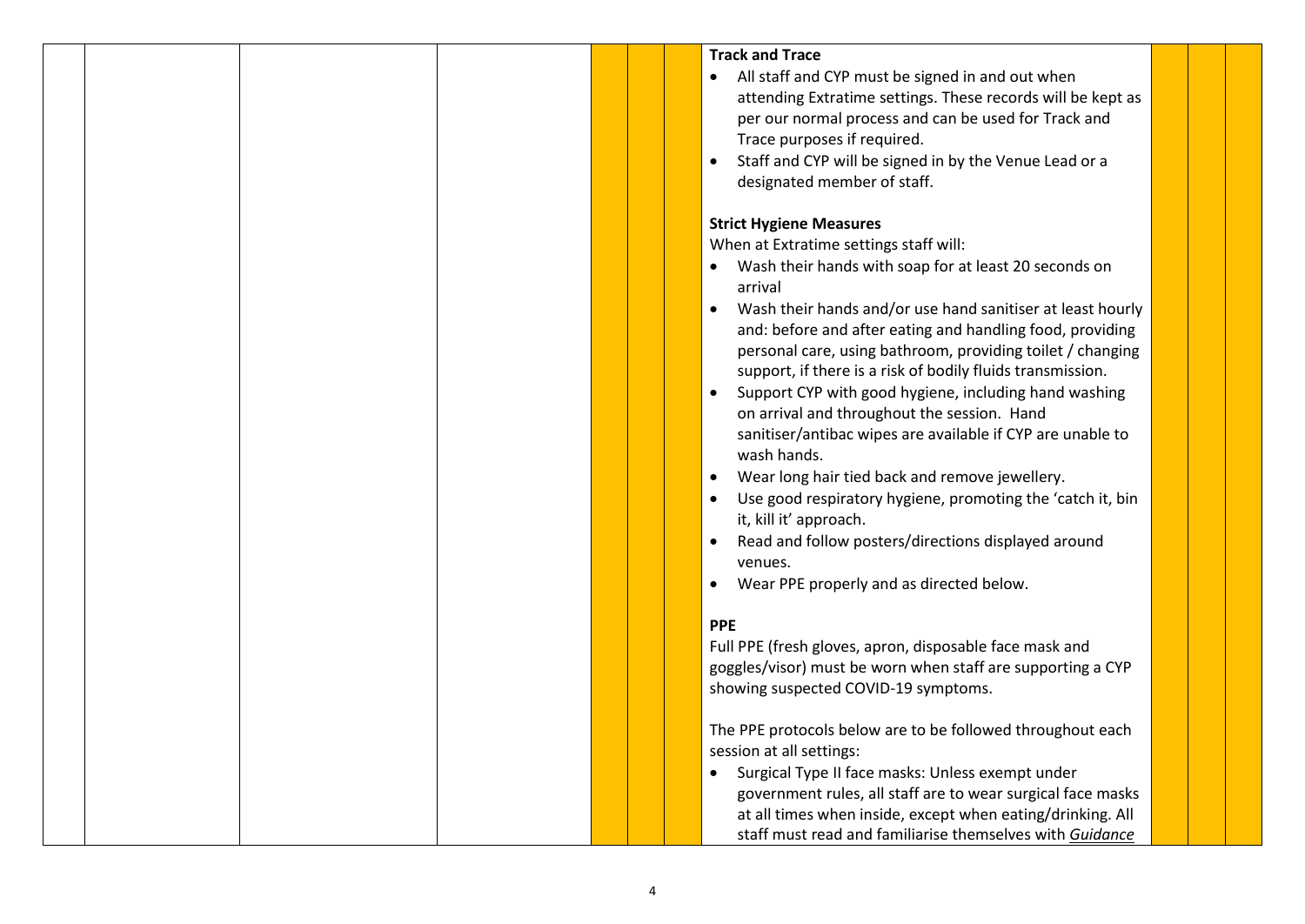*on the Use of Face Coverings/Masks at Extratime* for more detailed information. A copy of this will be sent to all staff.

- Gloves to be worn/changed: before and after eating and handling food, providing personal care, using bathroom, providing toilet/changing support, if there is a risk of bodily fluids transmission (e.g. dribbling), and when cleaning.
- Aprons to be used: before and after eating and handling food, personal care, providing toilet/changing support, working with children where bodily fluids present (e.g. dribbling etc), cleaning.
- Staff can also choose to wear PPE, including gloves and/or visors/goggles at other times.

## **Social Distancing Measures**

- We do not expect children and young people with SEND to understand or follow social distancing with each other or staff. Other COVID-secure measures are in place to reduce risk of transmission.
- Unless unavoidable (e.g. when providing personal care) adults will socially distance from other adults (Extratime staff, school staff, parent carers etc) by staying 2 metres apart or '1 metre with mitigation'. Mitigation includes:
	- $\triangleright$  Considering whether an activity involving two or more adults needs to continue
	- $\triangleright$  Keeping the activity time involved as short as possible
	- Using PPE
	- $\triangleright$  Using back-to-back or side-to-side working when working with other adults
	- $\triangleright$  Reducing the number of adults each person has contact with where possible.
- Adapted arrival and departure arrangements are in place for each setting.
- Visitors, contactors etc onsite during Extratime sessions will be kept to a minimum and only when pre-arranged. Parent carers are not permitted in venue buildings unless unavoidable, in which case they must wear a face mask/face covering.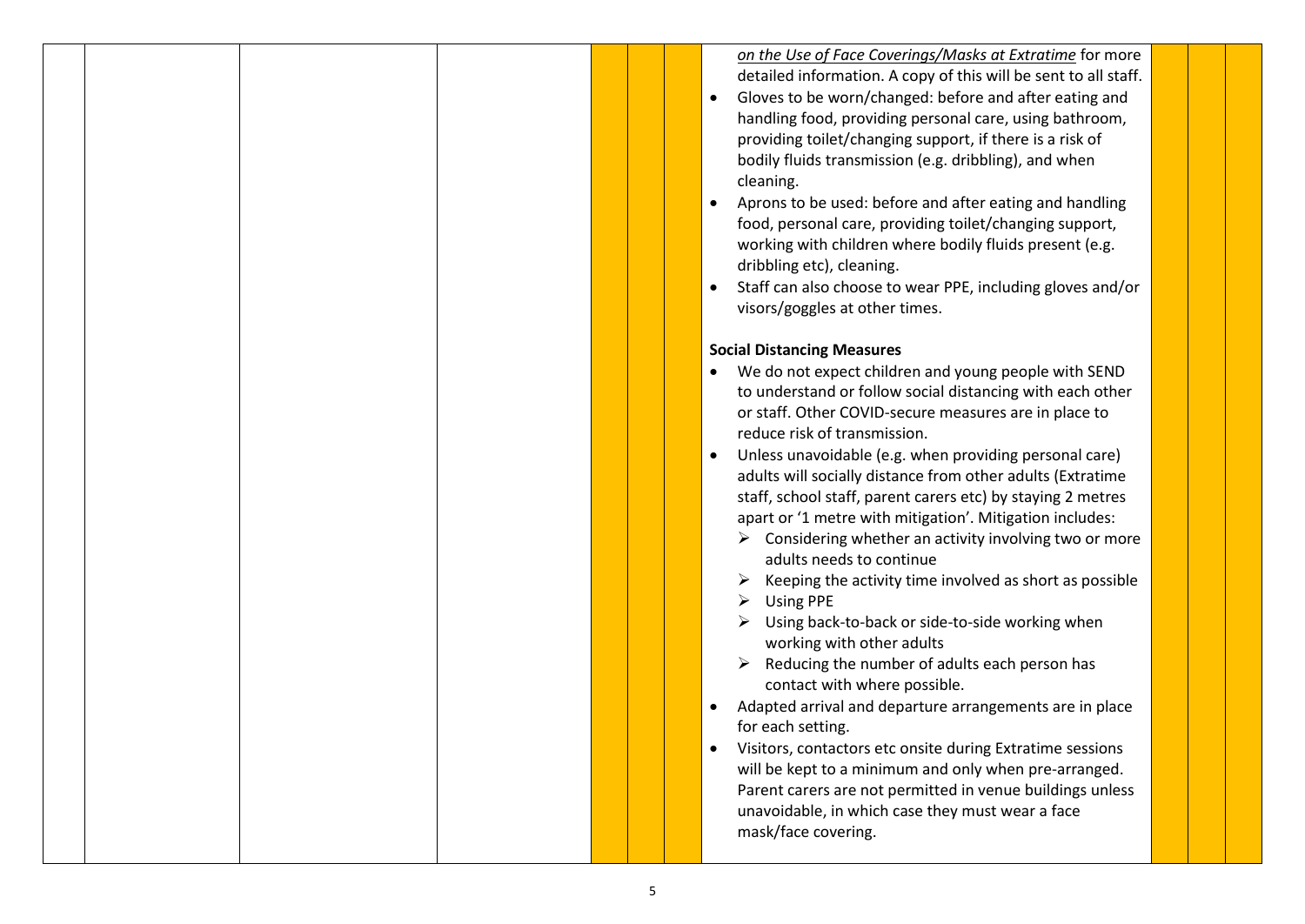|  |  | <b>Use of Space</b>                                                     |
|--|--|-------------------------------------------------------------------------|
|  |  | Staff and CYP will use outside space as much as possible,               |
|  |  | using all available space to minimise contact and keeping               |
|  |  | CYP/staff physically distanced.                                         |
|  |  | When inside, staff and CYP will use all available space to<br>$\bullet$ |
|  |  | minimise contact and keep CYP/staff physically distanced.               |
|  |  | Ventilation will be increased by opening windows and                    |
|  |  | doors where safe and possible. In colder weather                        |
|  |  | windows should be opened enough to provide constant                     |
|  |  | background ventilation and periodically opened more fully               |
|  |  | when it is safe to do so to purge the air in the space. To              |
|  |  | balance the need for increased ventilation while                        |
|  |  | maintaining a comfortable temperature, the following                    |
|  |  | measures should also be used as appropriate:                            |
|  |  | Opening high level windows in preference to low level                   |
|  |  | to reduce draughts                                                      |
|  |  | Increasing the ventilation while spaces are                             |
|  |  | unoccupied                                                              |
|  |  | Re-arranging furniture where possible to avoid direct                   |
|  |  | draughts                                                                |
|  |  | Heating should be used as necessary to ensure                           |
|  |  | comfort levels are maintained, particularly in occupied                 |
|  |  | spaces.                                                                 |
|  |  | Venues have decreased the amount of furniture,                          |
|  |  | equipment and toys to avoid congestion around the                       |
|  |  | buildings.                                                              |
|  |  | Venues have social distancing markers and signage                       |
|  |  | around the buildings.                                                   |
|  |  | Parent Carers are given guidance and information on<br>$\bullet$        |
|  |  | dropping off/collecting CYP, including not entering the                 |
|  |  | building. Handovers between staff and Parent Carers will                |
|  |  | be socially distanced.                                                  |
|  |  | Visitors in venues will be limited when Extratime is                    |
|  |  | running.                                                                |
|  |  | High touch areas will be cleaned by staff throughout the                |
|  |  | session. Additional cleaning will be completed during the               |
|  |  | session. Individual arrangements are set out in setting-                |
|  |  | specific checklists, which must be signed by staff to                   |
|  |  | confirm cleaning has taken place.                                       |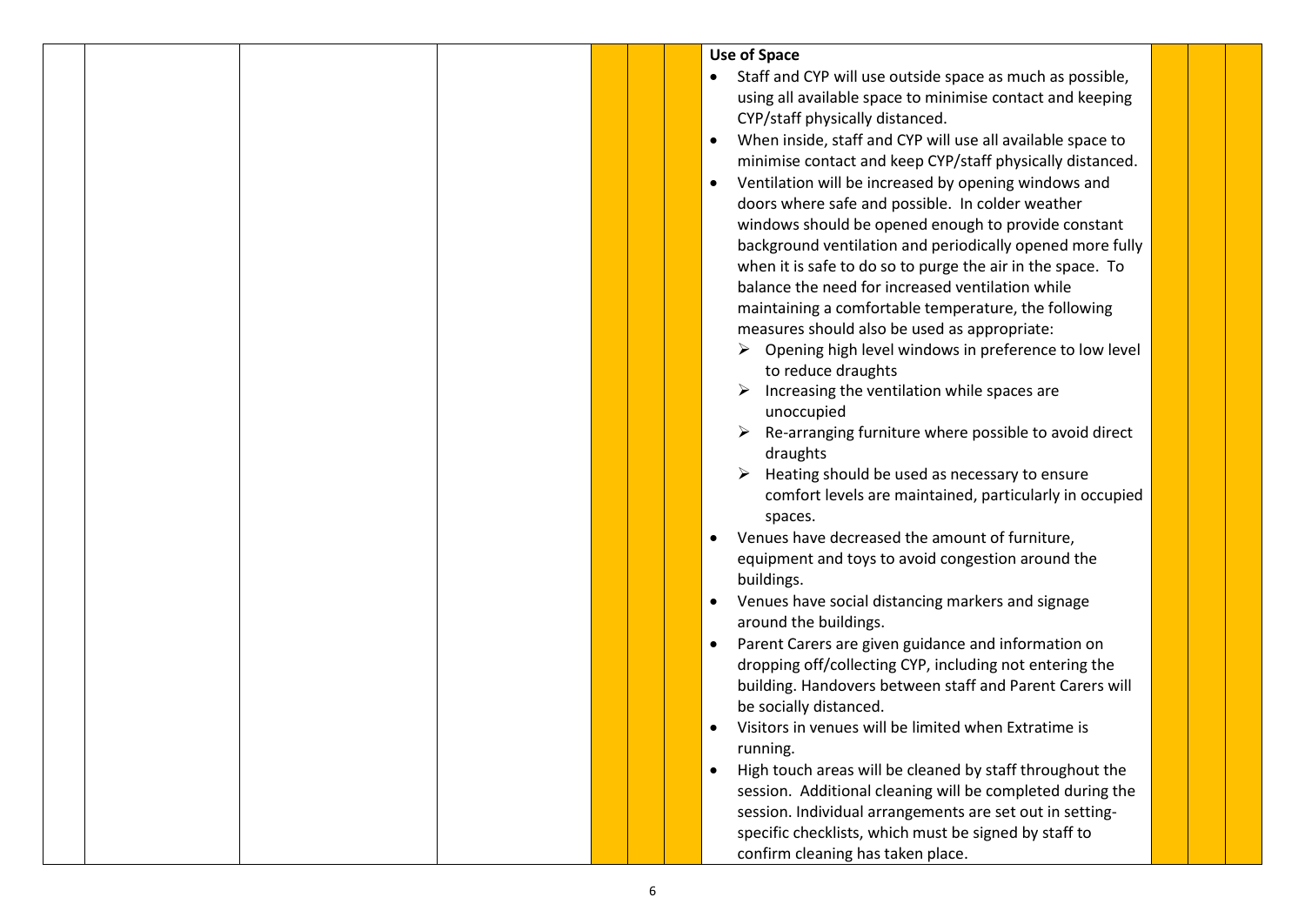Venues will be cleaned after every session, either by contract cleaners or the staff team. • In case of emergency it is important to prioritise safety: In the event of fire, accident or incident staff do not have to stay 2 metres apart if it would be unsafe to do so. **Outside Space** All the above guidance also applies when using the outside space. Play/outside equipment will be cleaned by staff after being used by a child/young person and at the end of the session.  $\bullet$  High touch areas will be cleaned during the session. Individual arrangements are set out in setting-specific checklists, which must be signed by staff to confirm cleaning has taken place. **Toilets** One in/one out policy for staff and those CYP who are able to go to the toilet independently. CYP who need support with personal care will continue to be supported by two staff members. Staff members to minimise the risk of transmission by:  $\triangleright$  Being 'bare below the elbow' as much as possible, e.g. rolling long sleeves to the elbow.  $\triangleright$  Washing hands/wrists/forearms before/after supporting CYP.  $\triangleright$  Wearing PPE.  $\triangleright$  Maintaining physical distance as much as possible. Hand sanitiser will be available at all toilets. Where possible/appropriate, ventilation will be increased by fixing doors open. Areas touched by staff/CYP cleaned after each use (taps, flush handle, toilet seat, soap dispenser etc); appropriate cleaning products available for staff members in venues. Toilets will be cleaned as part of the venue-wide clean during the session. Individual arrangements are set out in setting-specific checklists, which must be signed by staff to confirm cleaning has taken place.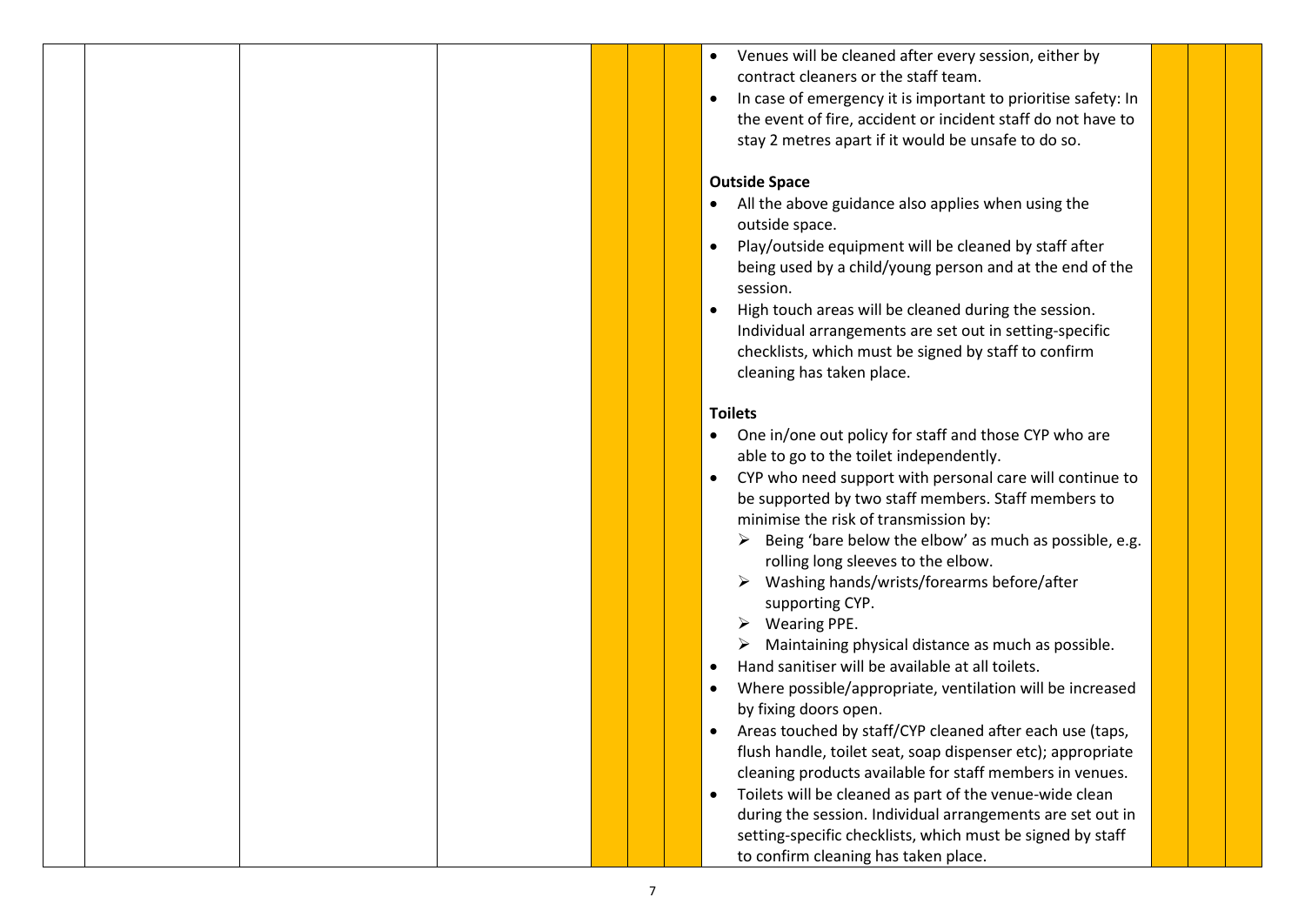|  | <b>Activities</b>                                                                                                                        |
|--|------------------------------------------------------------------------------------------------------------------------------------------|
|  | Cookery and food preparation will be in line with the                                                                                    |
|  | 'Cooking & Food Handling in Settings' risk assessment.                                                                                   |
|  | External workshops providers will be expected to carefully                                                                               |
|  | follow Extratime's working practices.                                                                                                    |
|  | Outside activities will be encouraged at all times.<br>$\bullet$                                                                         |
|  | When indoors, the space will be used to minimise contact<br>and maintain physical distancing.                                            |
|  | Where appropriate, and at the Venue Lead's discretion,                                                                                   |
|  | individual sensory activity packs will be provided to<br>replace shared materials/consumables, e.g. water/sand<br>play, arts and crafts. |
|  | Families are asked not to bring toys or other items from                                                                                 |
|  | home, unless this is essential to the CYP's health and well-                                                                             |
|  | being. Where items are brought, staff must clean them                                                                                    |
|  | before and after use.                                                                                                                    |
|  |                                                                                                                                          |
|  | Cleaning                                                                                                                                 |
|  | Venues will be cleaned after every session, either by                                                                                    |
|  | contract cleaners or the staff team.                                                                                                     |
|  | Additional cleaning of high-touch surfaces/areas,                                                                                        |
|  | including staff and toilet areas, will be completed during                                                                               |
|  | the session. Individual arrangements are set out in                                                                                      |
|  | setting-specific checklists, which must be signed by staff                                                                               |
|  | to confirm cleaning has taken place.                                                                                                     |
|  | Toys/materials/equipment (inside and outside) will be                                                                                    |
|  | cleaned by staff after each child/young person uses them                                                                                 |
|  | and by staff at the end of the session.                                                                                                  |
|  | Staff team to clean shared staff resources used each day,                                                                                |
|  | e.g. folders, phones, PCs.                                                                                                               |
|  | COSHH regulations and arrangements apply. COSHH<br>$\bullet$                                                                             |
|  | documents are at each setting, key Extratime staff have                                                                                  |
|  | received training.                                                                                                                       |
|  | Appropriate cleaning products are available for staff<br>٠                                                                               |
|  | members in venues.                                                                                                                       |
|  | In order to be effective it is vital that cleaning materials                                                                             |
|  | and tools (e.g. foggers) are used as directed on the                                                                                     |
|  | product instructions, e.g. cleaning product left on surfaces                                                                             |
|  | for the specified time before wiping off.                                                                                                |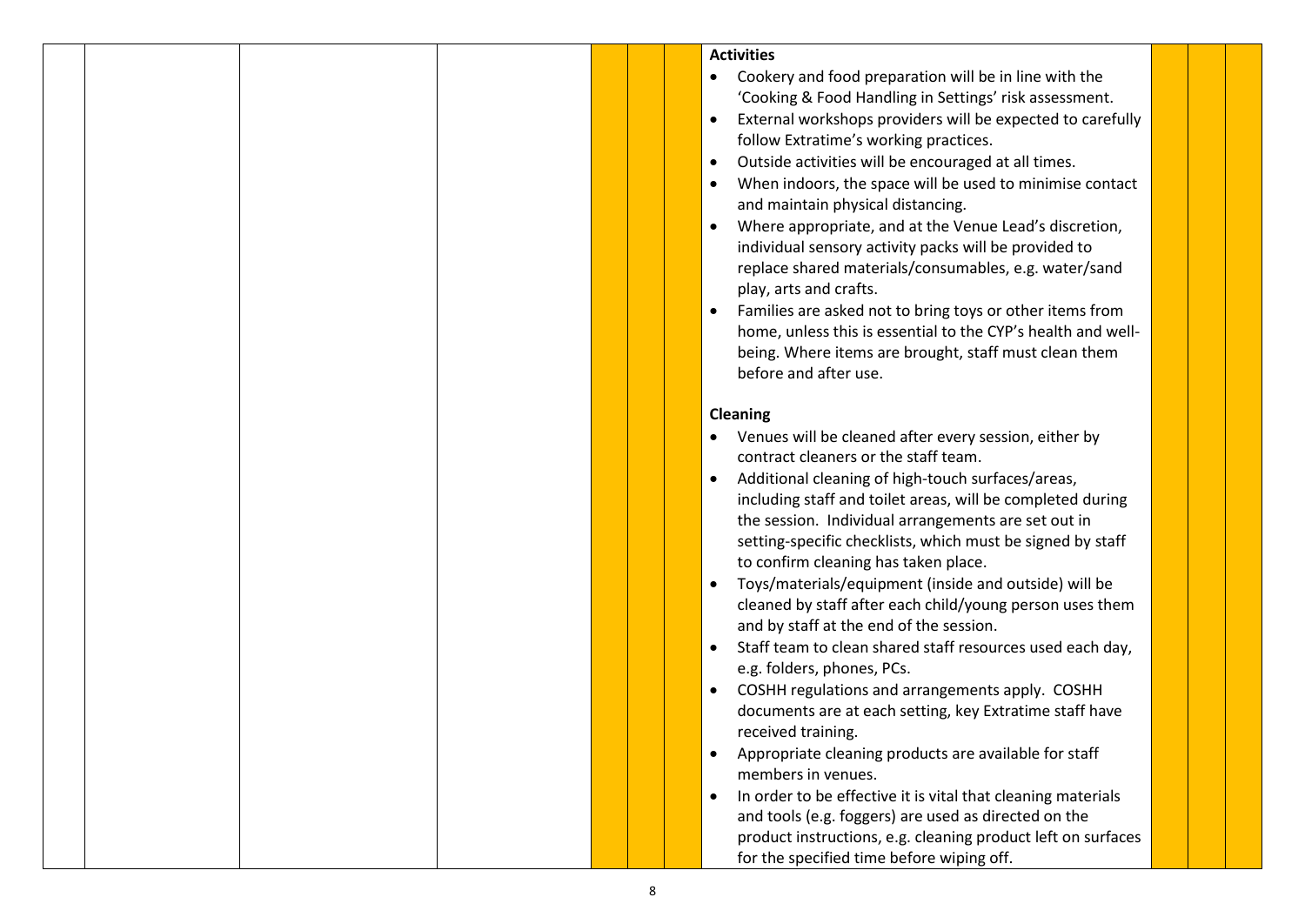# **Waste Management** Hygiene bins are in place and regularly replaced by contractors/school caretakers at venues. Additional waste bins are located around each venue. Any potentially COVID-19 contaminated waste (PPE/tissues/disposable cloths) used/worn by the person or others supporting them must be carefully disposed of as outlined in *Managing a Suspected or Confirmed Case of COVID-19 at Extratime* and advised in the Government's guidance: [Cleaning in non-healthcare settings outside the](https://www.gov.uk/government/publications/covid-19-decontamination-in-non-healthcare-settings/covid-19-decontamination-in-non-healthcare-settings)  [home](https://www.gov.uk/government/publications/covid-19-decontamination-in-non-healthcare-settings/covid-19-decontamination-in-non-healthcare-settings)  **Staff Training & Communication** Staff will advised of on the measures and working practices contained in this risk assessment ahead of working at Extratime settings. Staff will be provided with a Staff Guidance document that sets out COVID-secure working practices and safety measures for reducing the risk of COVID-19 transmission. Staff will be asked to confirm they have read and understood the document above and are clear on the actions they must follow in order to keep everyone safe. Daily briefing/debrief meetings will be used to highlight and remind staff of COVID-secure measures and their role in keeping everyone safe. Staff teams have been instructed to report/share any concerns and encouraged to make suggestions regarding COVID-secure measures and working practices. • Staff teams will be updated on any changes to the measures and working practices contained in this risk assessment and/or setting-specific Staff Guidance documents. **Parent Carer Communication** Parent Carers are advised of the measures we are taking to keep everyone safe and actions they must follow to support these.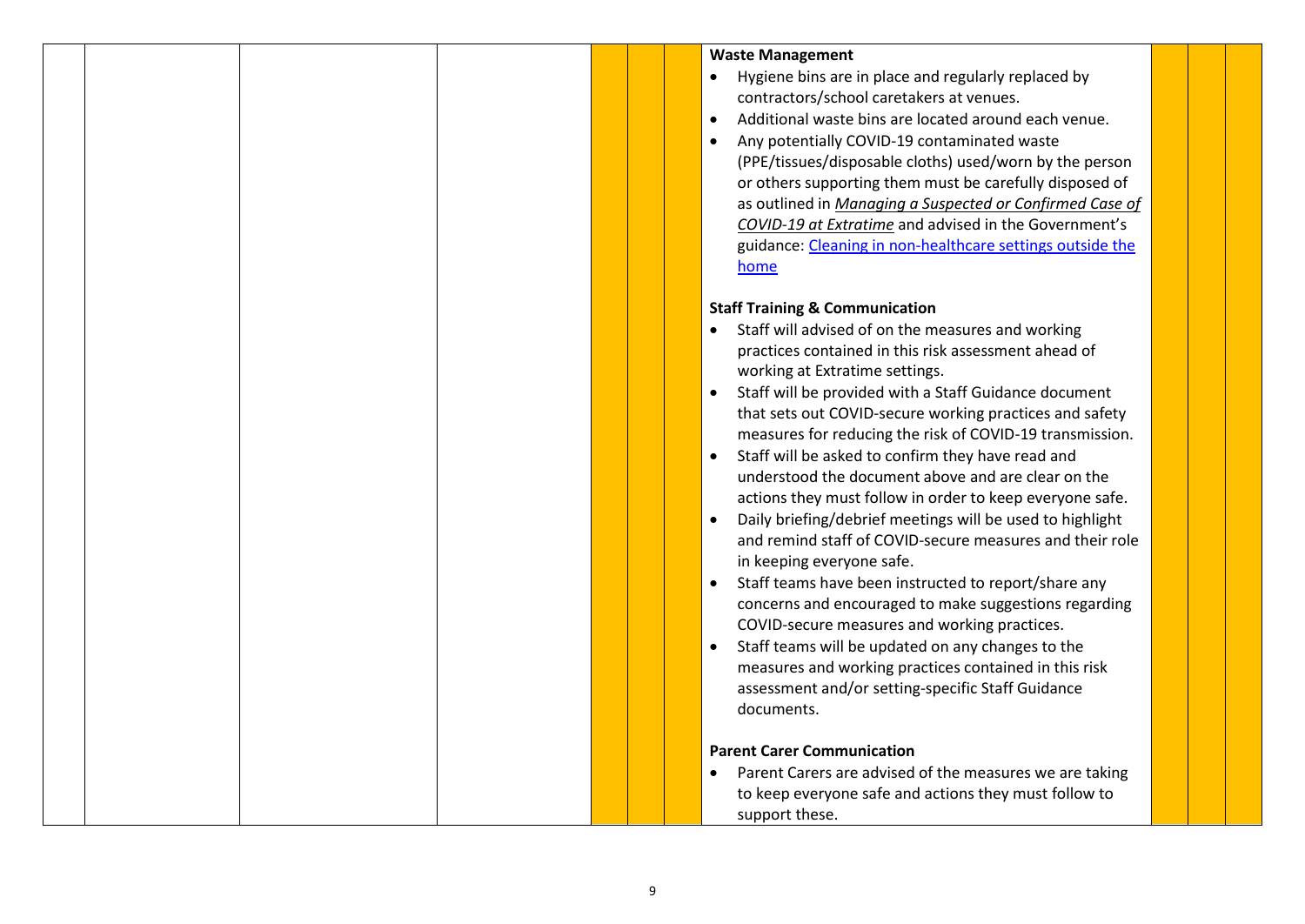| $\overline{2}$ | Suspected or      | $\bullet$ | Serious illness or  | $\bullet$ | <b>CYP</b>           | 4 | 3 | <b>12</b> | All of the above plus:                                                       | 3 | 3 | 9 |
|----------------|-------------------|-----------|---------------------|-----------|----------------------|---|---|-----------|------------------------------------------------------------------------------|---|---|---|
|                | confirmed case of |           | death               |           | Staff                |   |   |           | Managing a Suspected or Confirmed Case of COVID-19 at                        |   |   |   |
|                | COVID-19 at       |           | Further spread of   |           | <b>Parent Carers</b> |   |   |           | Extratime, which sets out steps for:                                         |   |   |   |
|                | Extratime         |           | infection           |           | Other venue          |   |   |           | Isolating the individual<br>1.                                               |   |   |   |
|                |                   |           | Broader impact on   |           | users                |   |   |           | Advice for symptomatic individual/Parent Carer<br>2.                         |   |   |   |
|                |                   |           | other CYP/staff/the | $\bullet$ | Wider                |   |   |           | (isolation and testing)                                                      |   |   |   |
|                |                   |           | wider school and    |           | community            |   |   |           | <b>Hygiene and cleaning</b>                                                  |   |   |   |
|                |                   |           | local community     |           |                      |   |   |           | <b>Actions following LFD/PCR test results</b><br>4.                          |   |   |   |
|                |                   |           |                     |           |                      |   |   |           | <b>Managing a confirmed case</b><br>5.                                       |   |   |   |
|                |                   |           |                     |           |                      |   |   |           | <b>Managing Close Contacts of Confirmed Cases at</b>                         |   |   |   |
|                |                   |           |                     |           |                      |   |   |           | <b>Extratime</b>                                                             |   |   |   |
|                |                   |           |                     |           |                      |   |   |           | Isolating individual within the setting<br>1.                                |   |   |   |
|                |                   |           |                     |           |                      |   |   |           | Where possible, move the individual to a comfortable                         |   |   |   |
|                |                   |           |                     |           |                      |   |   |           | place, preferably outside. If this is not appropriate use                    |   |   |   |
|                |                   |           |                     |           |                      |   |   |           | the isolation area identified at the venue and open                          |   |   |   |
|                |                   |           |                     |           |                      |   |   |           | windows for ventilation. Individual venue arrangements                       |   |   |   |
|                |                   |           |                     |           |                      |   |   |           | are set out in Staff Guidance documents and Managing a                       |   |   |   |
|                |                   |           |                     |           |                      |   |   |           | Suspected or Confirmed Case of COVID-19 at Extratime.                        |   |   |   |
|                |                   |           |                     |           |                      |   |   |           | If it is not possible to isolate them, move them to an area<br>$\bullet$     |   |   |   |
|                |                   |           |                     |           |                      |   |   |           | (preferably well ventilated) which is at least 2 metres                      |   |   |   |
|                |                   |           |                     |           |                      |   |   |           | away from other people.                                                      |   |   |   |
|                |                   |           |                     |           |                      |   |   |           | If possible, the individual should be left alone and given a<br>$\bullet$    |   |   |   |
|                |                   |           |                     |           |                      |   |   |           | disposable face mask to put on.                                              |   |   |   |
|                |                   |           |                     |           |                      |   |   |           | Staff supporting the individual should put on fresh PPE                      |   |   |   |
|                |                   |           |                     |           |                      |   |   |           | as soon as possible (apron, gloves, disposable face mask,<br>visor/goggles). |   |   |   |
|                |                   |           |                     |           |                      |   |   |           | Staff must inform the Venue Lead or Deputy of the                            |   |   |   |
|                |                   |           |                     |           |                      |   |   |           | situation immediately.                                                       |   |   |   |
|                |                   |           |                     |           |                      |   |   |           | The Venue Lead, Deputy or a designated staff member<br>$\bullet$             |   |   |   |
|                |                   |           |                     |           |                      |   |   |           | will contact a member of Extratime management team as                        |   |   |   |
|                |                   |           |                     |           |                      |   |   |           | soon as possible once the person has been isolated (Office                   |   |   |   |
|                |                   |           |                     |           |                      |   |   |           | 01273 420580 or Rebecca Jenkins on 07922 423313).                            |   |   |   |
|                |                   |           |                     |           |                      |   |   |           | Extratime will follow appropriate PHE advice on outbreak                     |   |   |   |
|                |                   |           |                     |           |                      |   |   |           | management and reporting. This may include contacting                        |   |   |   |
|                |                   |           |                     |           |                      |   |   |           | the local Public Health England Health Protection Team                       |   |   |   |
|                |                   |           |                     |           |                      |   |   |           | (PHE HPT) for guidance.                                                      |   |   |   |
|                |                   |           |                     |           |                      |   |   |           | Arrangements must be made for the person to leave the<br>$\bullet$           |   |   |   |
|                |                   |           |                     |           |                      |   |   |           | premises as soon as possible. Either the child/young                         |   |   |   |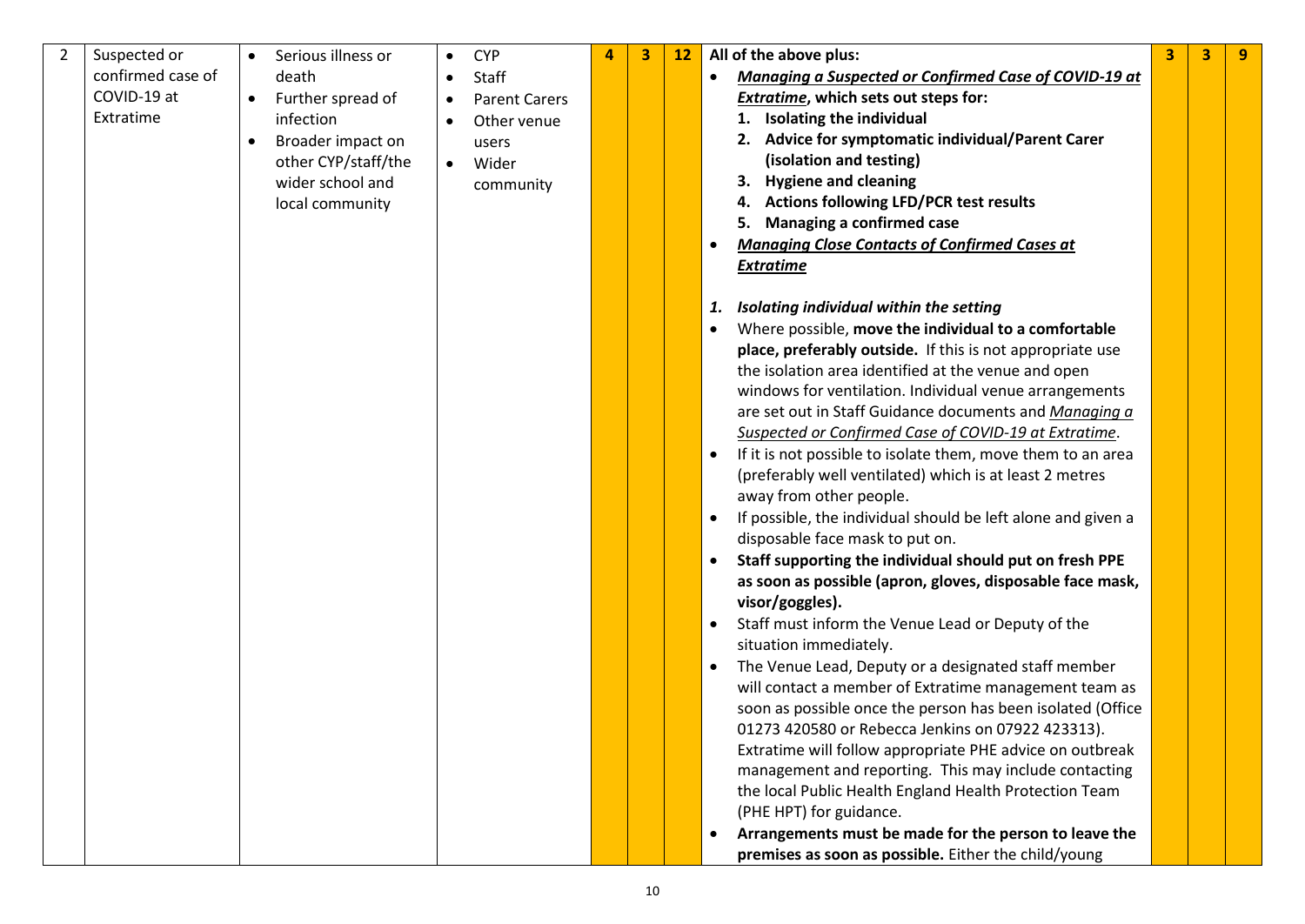person's Parent Carer should collect them or the staff member should make their own way home, using their own phone to contact a household member to collect them.

- If the person needs to go to the bathroom while waiting to be collected, they should use a separate bathroom if possible. The bathroom must then be marked out of order until it has been properly cleaned and disinfected by the venue's contract cleaners.
- If clinical advice is needed, the individual/staff should go online to [NHS 111](https://111.nhs.uk/) (or call 111 if they don't have internet access). In an emergency, call 999 if the individual is seriously ill or injured or their life is at risk. Do not visit the GP, pharmacy, urgent care centre or a hospital.
- **Anyone who has had contact with the symptomatic person must take extra care when removing/disposing of PPE and wash their hands thoroughly for 20 seconds.**
- *2. Actions & information for the symptomatic individual/ their parent carer*

**Before they leave the venue**, tell the individual/their parent carer:

- They must **make arrangements for a COVID-19 PCR test** as soon as they get home (online via [www.gov.uk/get](http://www.gov.uk/get-coronavirus-test)[coronavirus-test](http://www.gov.uk/get-coronavirus-test) or phone 119).
- Encourage the individual/parent carer to **alert the people the symptomatic person has had close contact with** in the 'infectious period'. This is 2 days before symptoms appeared and up to 10 days after, if the individual has not been self-isolating. Close contacts at this stage do not need to self-isolate unless requested to do so by NHS Test and Trace or a public health professional, but they should:
	- $\triangleright$  Take daily home LFD tests for the 7 days following contact, or until 10 days since they last had contact with the person if this is earlier
	- $\triangleright$  Avoid contact with people at high increased risk of severe illness from COVID-19, such as people with pre-existing medical conditions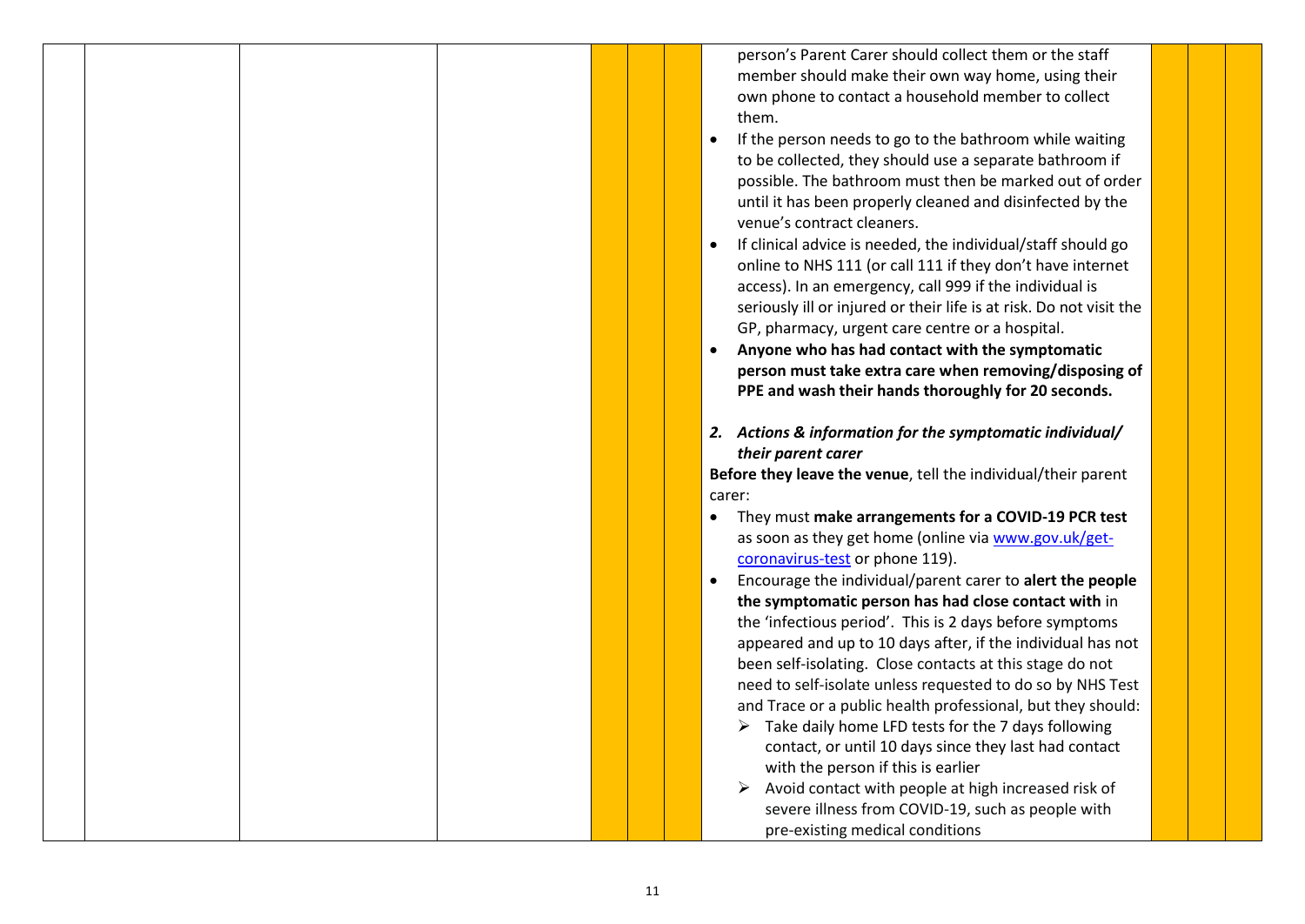|  |  |  |           | Take extra care in practising social distancing and<br>➤              |
|--|--|--|-----------|-----------------------------------------------------------------------|
|  |  |  |           | good hygiene                                                          |
|  |  |  |           | $\triangleright$ Watch out for symptoms and self-isolate if they also |
|  |  |  |           | show signs of COVID-19                                                |
|  |  |  |           |                                                                       |
|  |  |  |           | Explain that Extratime may notify staff and parent carers             |
|  |  |  |           | of children/young people the symptomatic person has                   |
|  |  |  |           | had close contact with at Extratime in the infectious                 |
|  |  |  |           | period.                                                               |
|  |  |  | $\bullet$ | Until the PCR test result is known, the individual must               |
|  |  |  |           | isolate at home.                                                      |
|  |  |  | $\bullet$ | The individual and their household should follow                      |
|  |  |  |           | government guidance on isolation and testing: Stay at                 |
|  |  |  |           | home: guidance for households with possible or                        |
|  |  |  |           | confirmed coronavirus (COVID-19) infection                            |
|  |  |  | $\bullet$ | Extratime must be notified of the test result as soon as it           |
|  |  |  |           | is received.                                                          |
|  |  |  |           |                                                                       |
|  |  |  |           | <b>Hygiene and Cleaning</b><br>3.                                     |
|  |  |  |           | Any waste (PPE/tissues/disposable cloths) used/worn by                |
|  |  |  |           | the person or others supporting them must be carefully                |
|  |  |  |           | disposed of as advised in the Government's guidance:                  |
|  |  |  |           | Covid-19-decontamination-in-non-healthcare-settings.                  |
|  |  |  |           |                                                                       |
|  |  |  | $\bullet$ | Individual venue arrangements for waste disposal are set              |
|  |  |  |           | out in Staff Guidance documents and Managing a                        |
|  |  |  |           | Suspected or Confirmed Case of COVID-19 at Extratime,                 |
|  |  |  |           | which must be read in conjunction with this risk                      |
|  |  |  |           | assessment.                                                           |
|  |  |  | $\bullet$ | Any potentially contaminated surfaces in all areas used               |
|  |  |  |           | by the individual (including common/shared areas) must                |
|  |  |  |           | be cleaned (disinfected) as soon as possible.                         |
|  |  |  |           |                                                                       |
|  |  |  |           | <b>Action Following LFD/PCR Test Results</b><br>4.                    |
|  |  |  | $\bullet$ | If the test result is negative the individual can stop                |
|  |  |  |           | isolating. The individual should stay at home if they still           |
|  |  |  |           | feel unwell or continue to have symptoms similar to                   |
|  |  |  |           | COVID-19.                                                             |
|  |  |  | $\bullet$ | In the event of a positive test result (including tests done          |
|  |  |  |           | at home using LFD kits), the actions below will be                    |
|  |  |  |           | followed.                                                             |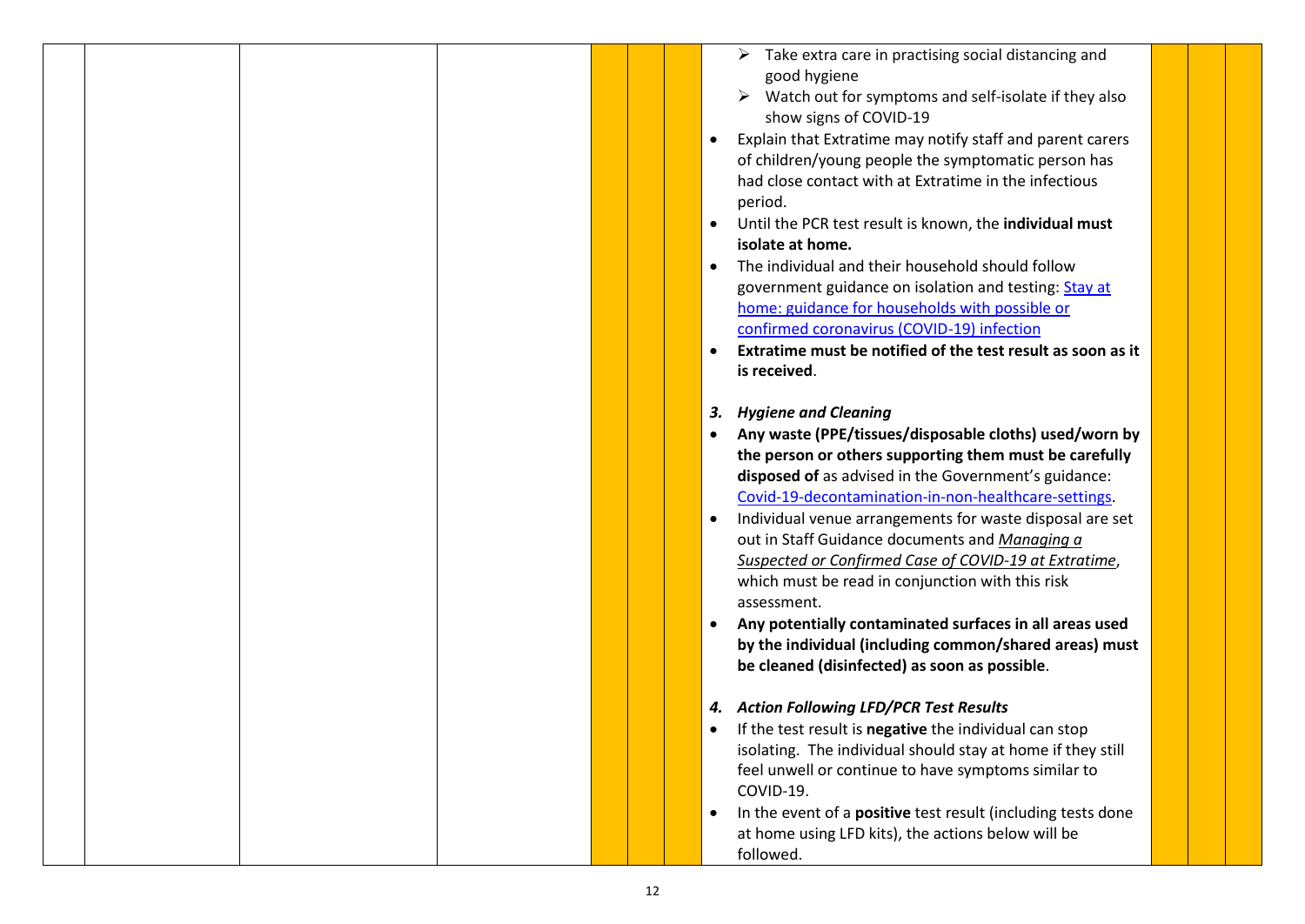| Extratime will advise staff and parent carers of the result |
|-------------------------------------------------------------|
| and action they need to take as soon as possible. In the    |
| event of an outbreak Extratime may also inform local        |
| authorities, the Department for Education and Public        |
| Health England.                                             |
|                                                             |

- *5. Managing a Confirmed Case of COVID-19*
- An individual who has tested **positive** for COVID-19 must isolate at home and follow th[e Stay at home: guidance for](https://www.gov.uk/government/publications/covid-19-stay-at-home-guidance/stay-at-home-guidance-for-households-with-possible-coronavirus-covid-19-infection)  [households with possible or confirmed coronavirus](https://www.gov.uk/government/publications/covid-19-stay-at-home-guidance/stay-at-home-guidance-for-households-with-possible-coronavirus-covid-19-infection)  [\(COVID-19\) infection.](https://www.gov.uk/government/publications/covid-19-stay-at-home-guidance/stay-at-home-guidance-for-households-with-possible-coronavirus-covid-19-infection) The isolation period includes the day the person's symptoms started (or the day the test was taken if there were no symptoms) and the following full 10 days.
- Individuals may be able to end self-isolation before the end of the 10 full days. They can take an LFD test from 5 full days after the day symptoms started (or the day the test was taken if they did not have symptoms), and another LFD test on the following day. If both these test results are negative, and they do not have a high temperature, they may end self-isolation after the second negative test result.
- The individual's household should follow government guidance on isolation and testing[: Stay at home: guidance](https://www.gov.uk/government/publications/covid-19-stay-at-home-guidance/stay-at-home-guidance-for-households-with-possible-coronavirus-covid-19-infection)  [for households with possible or confirmed coronavirus](https://www.gov.uk/government/publications/covid-19-stay-at-home-guidance/stay-at-home-guidance-for-households-with-possible-coronavirus-covid-19-infection)  [\(COVID-19\) infection](https://www.gov.uk/government/publications/covid-19-stay-at-home-guidance/stay-at-home-guidance-for-households-with-possible-coronavirus-covid-19-infection)
- Extratime will follow the actions set out in th[e PHE](https://extratime.sharepoint.com/Shared%20Documents/Team/Coronavirus%20Information/PHE%20Flowchart%20Managing%20Confirmed%20Covid%20Cases%20Flowchart%20September%202021.pdf) [Flowchart Managing Confirmed Covid Cases September](https://extratime.sharepoint.com/Shared%20Documents/Team/Coronavirus%20Information/PHE%20Flowchart%20Managing%20Confirmed%20Covid%20Cases%20Flowchart%20September%202021.pdf)  [2021.](https://extratime.sharepoint.com/Shared%20Documents/Team/Coronavirus%20Information/PHE%20Flowchart%20Managing%20Confirmed%20Covid%20Cases%20Flowchart%20September%202021.pdf) This sets out when the Department for Education and local Public Health Team should be informed of a COVID-19 outbreak

[\(https://www.gov.uk/guidance/contacts-phe-health](https://www.gov.uk/guidance/contacts-phe-health-protection-teams)[protection-teams\)](https://www.gov.uk/guidance/contacts-phe-health-protection-teams)

 In the event of an outbreak, the Local Authority and/or PHE HPT will work with Extratime to assess the risk and appropriate action to be taken. They may ask Extratime to provide information to help with this, including the names, contact details and vaccination status of anyone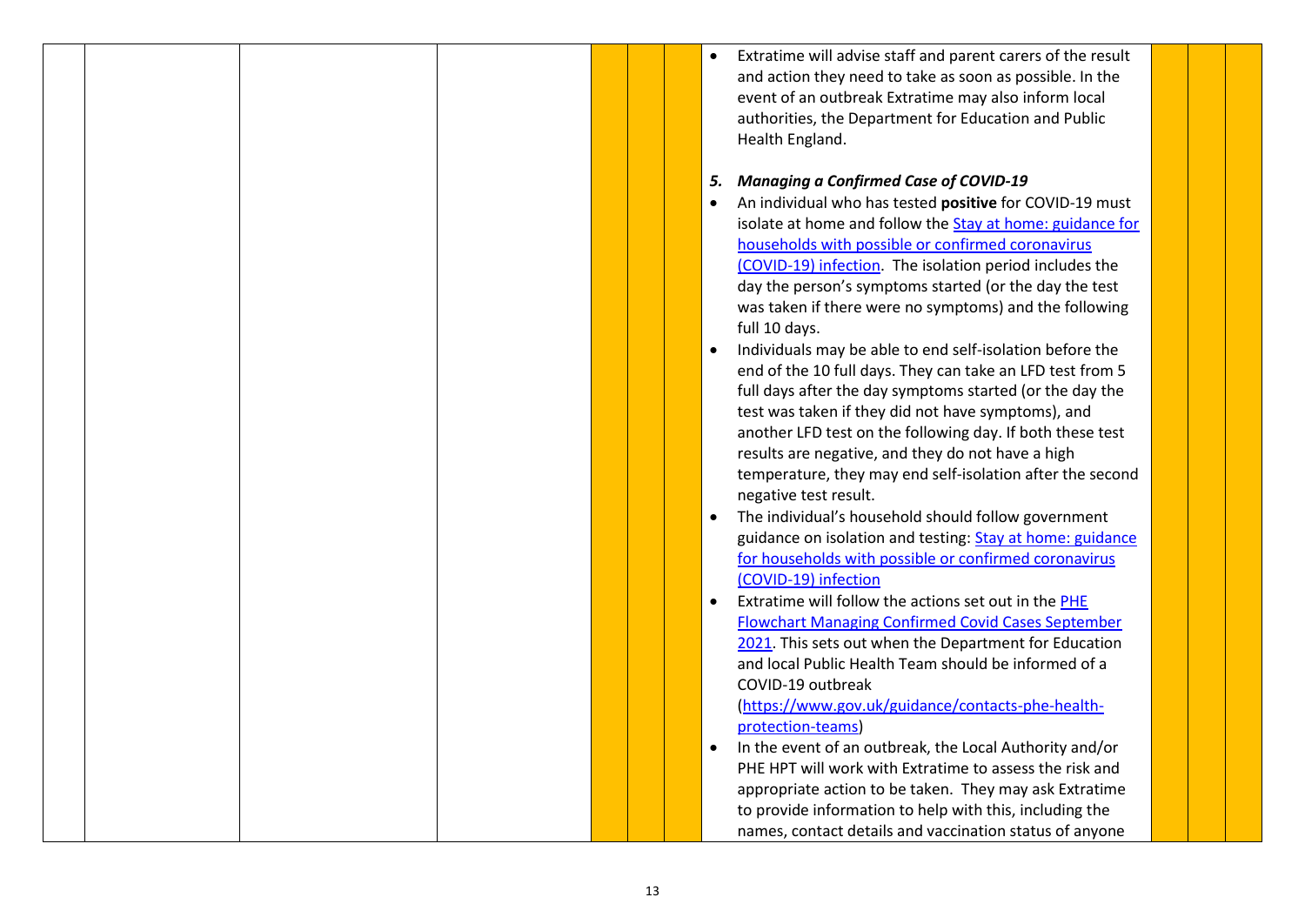who was in close contact with the individual who has tested positive. Extratime will notify Ofsted of any confirmed cases of COVID-19 at our settings, either in children, young people or staff, and if the setting is advised to close as a result. Whilst we make every effort to remain open, in the event of either a suspected (showing symptoms/awaiting test results) or confirmed case (positive test result), Extratime may decide to close the setting partially or completely to prevent the spread of infection within all settings and the wider community. In these circumstances Extratime may also encourage staff and children/young people to self-isolate and/or use daily LFD tests for 7 days or until the individual confirms their COVID-19 test is negative. Extratime will discuss arrangements for returning to the setting with individuals/parent carers who have tested positive for COVID-19. *6. Managing Close Contacts of Confirmed Cases* Refer to *Managing Close Contacts of Confirmed Cases at Extratime* for guidance. Staff (regardless of vaccination status) who wear face masks will not be considered close contacts of any staff/service users who test positive at Extratime. They will still be advised to take daily LFD tests for 7 days following contact. Staff who are exempt from wearing face masks will be considered close contacts of any staff/service users who test positive at Extratime and required to follow the actions below. Individuals who are close contacts but who are fully vaccinated, are aged under 18 years and 6 months or who cannot be vaccinated for medical reasons no longer need to isolate. Instead they should follow government guidance to take daily home LFD tests for the 7 days following contact, or until 10 days since they last had contact with the person who tested positive for COVID-19 if this is earlier.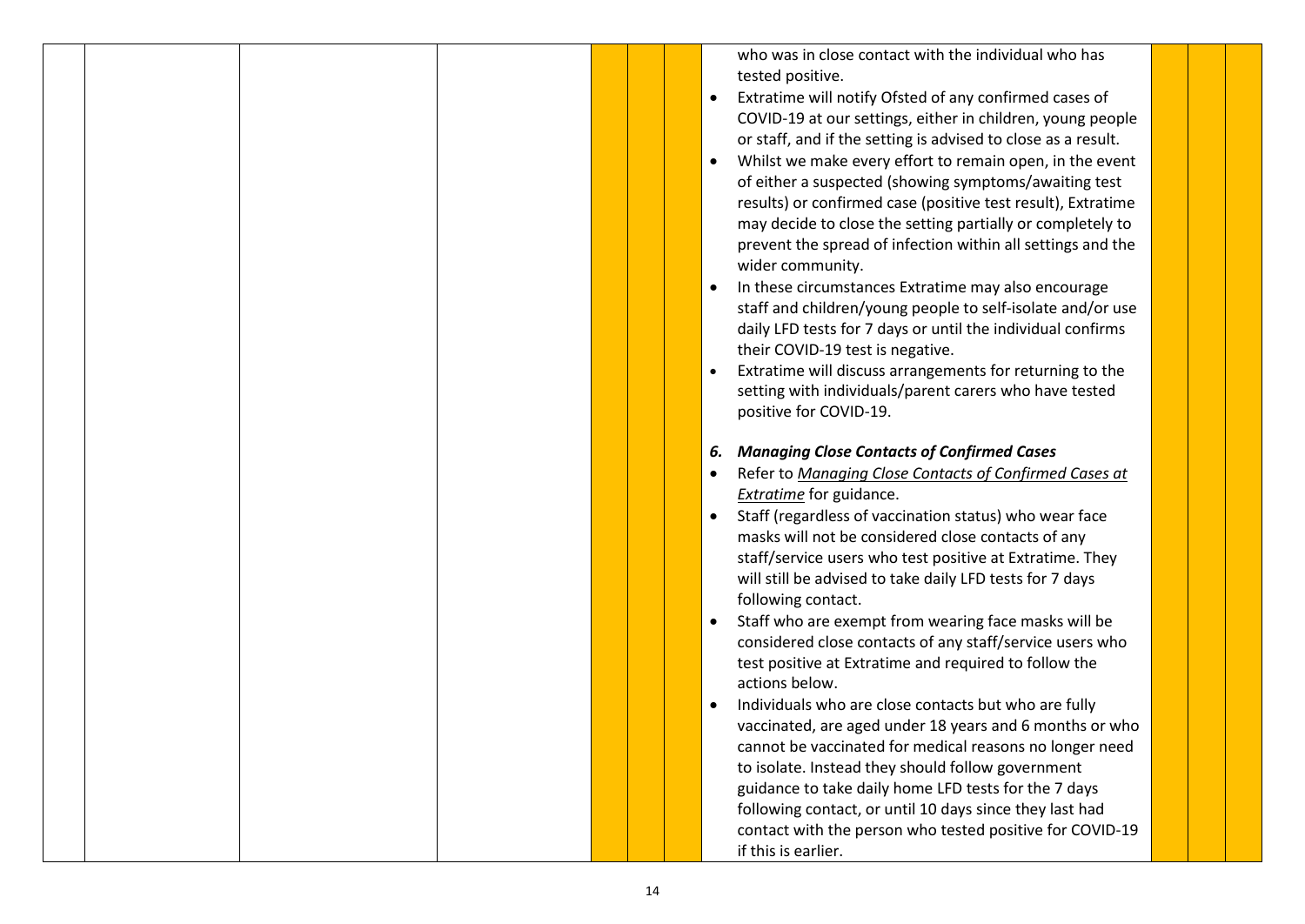|  |  |  | $\bullet$ | Individuals who are close contacts who do not meet the                            |
|--|--|--|-----------|-----------------------------------------------------------------------------------|
|  |  |  |           | criteria above or who are told by NHS Test & Trace to self-                       |
|  |  |  |           | isolate must do so for 10 days from the day they had                              |
|  |  |  |           | contact with the person who tested positive for COVID-19.                         |
|  |  |  |           | Their household members will not need to self-isolate.                            |
|  |  |  | $\bullet$ | Service users who are close contacts of a positive case                           |
|  |  |  |           | must not come to Extratime until they have a negative                             |
|  |  |  |           | LFD or PCR test. If testing is not possible they should not                       |
|  |  |  |           | come to Extratime until 10 days has passed (day 1 being                           |
|  |  |  |           | the day after contact).                                                           |
|  |  |  |           | Service Users will not be considered close contacts of staff                      |
|  |  |  |           | at Extratime who test positive but wear surgical face                             |
|  |  |  |           | masks.                                                                            |
|  |  |  |           | If a close contact begins to develop symptoms within the                          |
|  |  |  |           | 10 day infectious period they should notify Extratime,                            |
|  |  |  |           | book a PCR test and follow 'Stay at home: guidance for                            |
|  |  |  |           | households with possible or confirmed coronavirus                                 |
|  |  |  |           | (COVID-19) infection'. Their household members will also                          |
|  |  |  |           | need to follow this guidance.                                                     |
|  |  |  |           | Extratime must be notified of the test results as soon as                         |
|  |  |  |           | they are received:                                                                |
|  |  |  |           | $\triangleright$ If the test is <b>negative</b> , the individual must continue to |
|  |  |  |           | follow the steps in 'Stay at home: guidance for                                   |
|  |  |  |           | households with possible or confirmed coronavirus                                 |
|  |  |  |           | (COVID-19) infection'                                                             |
|  |  |  |           | If the test result is <b>positive</b> , the individual must isolate               |
|  |  |  |           | at home and they and their household follow the Stay                              |
|  |  |  |           | at home: guidance for households with possible or                                 |
|  |  |  |           | confirmed coronavirus (COVID-19) infection. The                                   |
|  |  |  |           | isolation period includes the day the person's                                    |
|  |  |  |           | symptoms started (or the day the test was taken if                                |
|  |  |  |           | there were no symptoms) and the following full 10                                 |
|  |  |  |           | days. Individuals may be able to end self-isolation                               |
|  |  |  |           | before the end of the 10 full days. They can take                                 |
|  |  |  |           | an LFD test from 5 days after the day symptoms                                    |
|  |  |  |           | started (or the day the test was taken if they did not                            |
|  |  |  |           | have symptoms), and another LFD test on the                                       |
|  |  |  |           | following day. If both these test results are negative,                           |
|  |  |  |           | and they do not have a high temperature, they may                                 |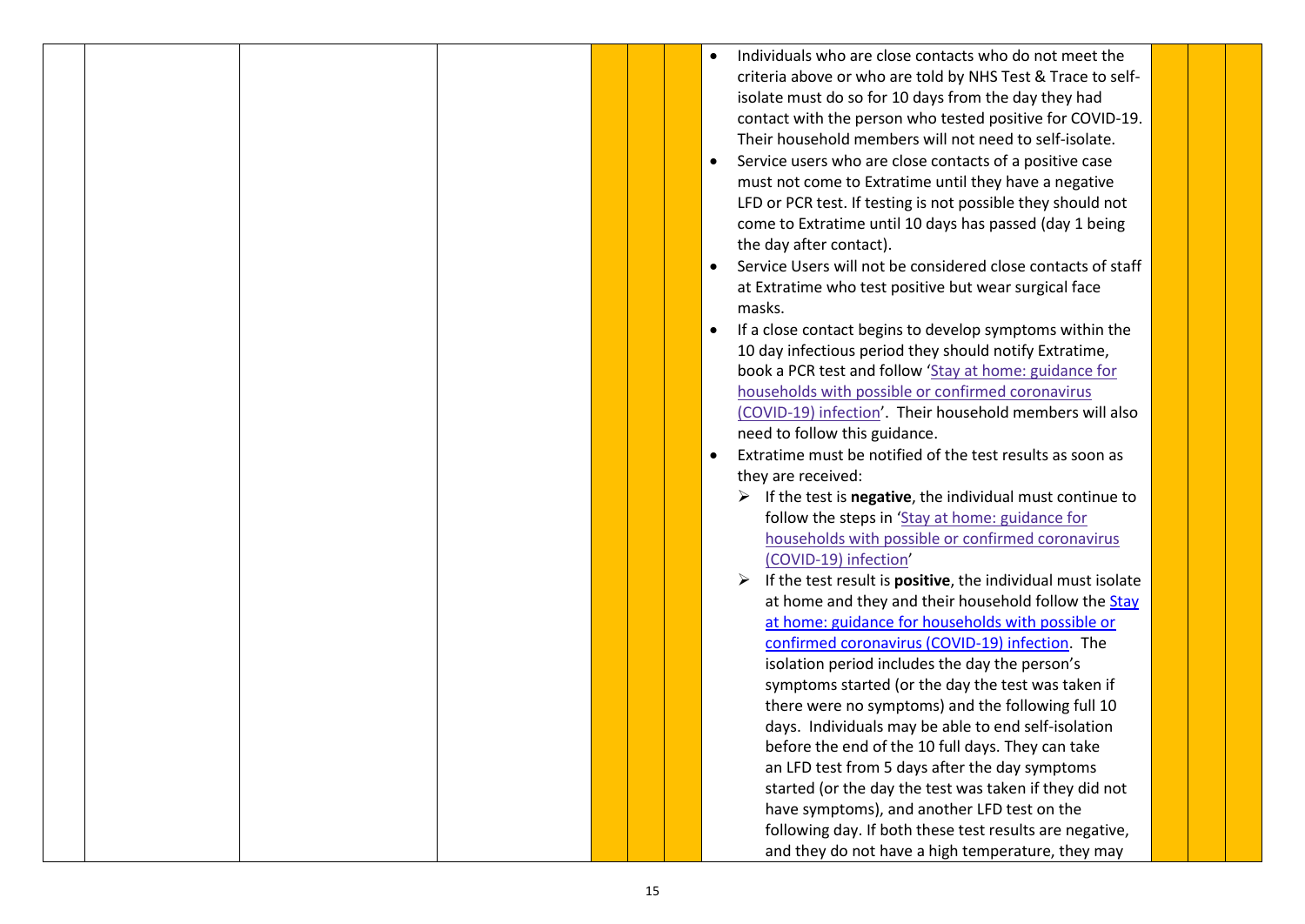|   |                                                                                                          |                                                                                                                                                                                                                                                                     |                                                                                                      |              |                         |           | end self-isolation after the second negative test                                                                                                                                                                                                                                                                                                                                                                                                                                                                                                                                                                                                                                                                                                                                                                                                                                                                                                                                                                                                                                                                                                                                                                                                                                                                                                       |              |   |                         |
|---|----------------------------------------------------------------------------------------------------------|---------------------------------------------------------------------------------------------------------------------------------------------------------------------------------------------------------------------------------------------------------------------|------------------------------------------------------------------------------------------------------|--------------|-------------------------|-----------|---------------------------------------------------------------------------------------------------------------------------------------------------------------------------------------------------------------------------------------------------------------------------------------------------------------------------------------------------------------------------------------------------------------------------------------------------------------------------------------------------------------------------------------------------------------------------------------------------------------------------------------------------------------------------------------------------------------------------------------------------------------------------------------------------------------------------------------------------------------------------------------------------------------------------------------------------------------------------------------------------------------------------------------------------------------------------------------------------------------------------------------------------------------------------------------------------------------------------------------------------------------------------------------------------------------------------------------------------------|--------------|---|-------------------------|
|   |                                                                                                          |                                                                                                                                                                                                                                                                     |                                                                                                      |              |                         |           | result.                                                                                                                                                                                                                                                                                                                                                                                                                                                                                                                                                                                                                                                                                                                                                                                                                                                                                                                                                                                                                                                                                                                                                                                                                                                                                                                                                 |              |   |                         |
| 3 | Shortage of PPE /<br>cleaning products                                                                   | Spread of infection<br>$\bullet$<br>Serious illness or<br>$\bullet$<br>death                                                                                                                                                                                        | Children and<br>$\bullet$<br>young people<br>$\bullet$<br>Staff                                      | $\mathbf{1}$ | $\overline{\mathbf{3}}$ | 3         | Adequate supplies of PPE are provided and are on site.<br>$\bullet$<br>Venue Leads will check stock levels daily and replenish<br>supplies as needed.<br>Hand sanitiser is available at each setting.<br>$\bullet$<br>Anti-bac wipes/spray are available for use on high touch<br>areas and resources used by CYP and staff.<br>Spare PPE is stored at Portslade Village Centre, with stock<br>$\bullet$<br>levels checked on a regular basis.<br>If PPE levels become too low to operate, Extratime has<br>$\bullet$<br>discretion to temporarily close settings or cancel sessions.                                                                                                                                                                                                                                                                                                                                                                                                                                                                                                                                                                                                                                                                                                                                                                   | $\mathbf{1}$ | 3 | $\overline{\mathbf{3}}$ |
| 4 | Staffing falls below<br>a safe level (staff<br>absence due to<br>illness, positive test<br>or isolation) | Staff are unable to<br>provide appropriate<br>level of care and<br>support for children<br>Staff are unable to<br>maintain required<br>levels of hygiene,<br>health and safety<br>measures<br>Individual places<br>and/or the whole<br>session will be<br>cancelled | Children and<br>$\bullet$<br>young people<br>$\bullet$<br><b>Staff</b><br>Parent carers<br>$\bullet$ | 4            | 4                       | <b>16</b> | $\bullet$<br>If staffing falls below a safe level, Extratime may need to<br>cancel individual places or even the whole session that<br>day/week. This has been explained to families and all<br>stakeholders. To minimise this the following<br>arrangements are in place:<br>Unless exempt, Extratime staff wear surgical face<br>masks at all times, reducing the risk of transmission<br>and absence.<br>Each setting is staffed by Play/Youth Workers who<br>have confirmed shifts.<br>Where possible at holiday schemes, cover shifts have<br>been built into the rota.<br>$\triangleright$ Staff can work at more than one setting, enabling<br>flexibility to cover absences.<br>Extratime's team of Bank staff will be contacted in the<br>event of sickness absence. Bank staff can work at<br>more than one setting.<br>During holiday schemes Parent Carers will be asked to<br>remain available in case children need to be sent<br>home during the day as staff are 'pinged' by the NHS<br>app or told to go home to isolate by Test & Trace or<br>Extratime.<br>Extratime is working with local authorities to explore<br>other ways to reduce the risk of closure due to<br>staffing shortages / absence.<br>In the event of a COVID-19 outbreak, the Management<br>$\bullet$<br>team (CEO/Trustees) will follow government guidance and | 3            | 4 | 12                      |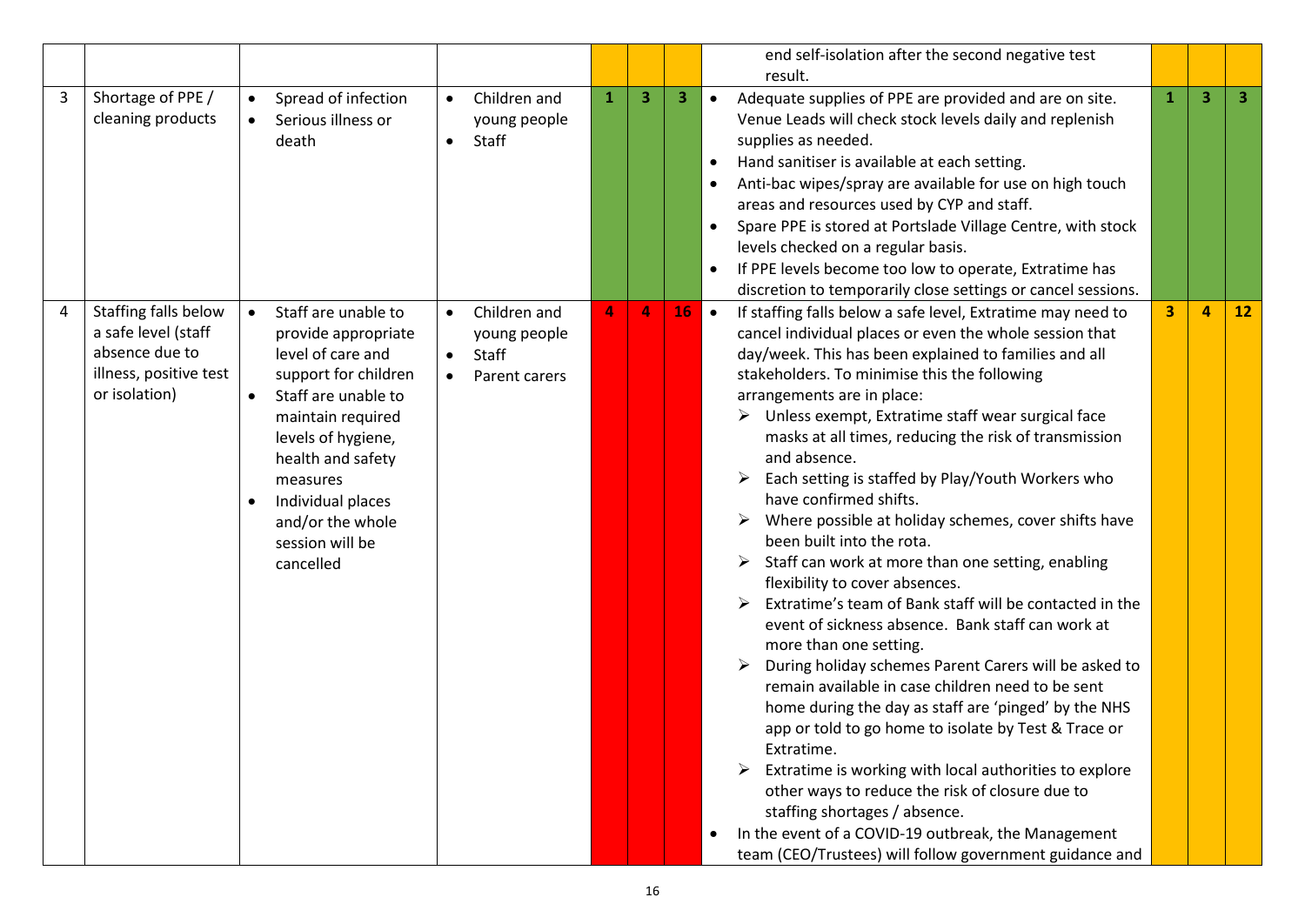|                |                                                     |                                                                                                                                                                                          |                                                                                                                                   |                         |              |                | take appropriate action to share information and close<br>the setting if necessary.                                                                                                                                                                                                                                                                                                                                                                     |                |              |              |
|----------------|-----------------------------------------------------|------------------------------------------------------------------------------------------------------------------------------------------------------------------------------------------|-----------------------------------------------------------------------------------------------------------------------------------|-------------------------|--------------|----------------|---------------------------------------------------------------------------------------------------------------------------------------------------------------------------------------------------------------------------------------------------------------------------------------------------------------------------------------------------------------------------------------------------------------------------------------------------------|----------------|--------------|--------------|
| 5              | Child/young person<br>attendance<br>becomes too low | Remaining children<br>do not have the social<br>experience<br>The session becomes<br>over staffed for the<br>children present                                                            | Children and<br>$\bullet$<br>young people<br>Staff<br>$\bullet$<br>Parent carers<br>$\bullet$                                     | 1                       | $\mathbf{1}$ | $\mathbf 1$    | As a key purpose of Extratime's services is childcare, they<br>$\bullet$<br>will continue to run for all CYP present.<br>If circumstances allow and there is space we will offer<br>places to CYP on the waitlist and/or additional sessions to<br>CYP already attending.<br>Settings and/or sessions could be temporarily<br>closed/cancelled if necessary.<br>In the event of closure, staff will be paid for shifts<br>cancelled within 48 hours.    | $\mathbf{1}$   | $\mathbf{1}$ | $\mathbf{1}$ |
| 6              | Further<br>Government<br>direction                  | Impact on the ability<br>$\bullet$<br>to keep settings open                                                                                                                              | Children and<br>$\bullet$<br>young people<br>Staff<br>$\bullet$<br><b>Parent Carers</b><br>Wider<br>community                     | $\mathbf{1}$            | $\Delta$     | $\overline{4}$ | Government guidance and local advice prioritises<br>$\bullet$<br>childcare and out of school activities for children and<br>young people with SEND so this is unlikely.<br>Extratime is responsive to government guidance updates<br>and local authority advice.<br>Extratime will continue to have clear communications<br>with venues and schools where we run our services and<br>work together to meet government guidance and our own<br>policies. | $\mathbf{1}$   | $\Delta$     | $\Delta$     |
| $\overline{7}$ | Other health and<br>safety factors                  | Serious illness or<br>$\bullet$<br>death<br>Further spread of<br>infection<br>Broader impact on<br>school and Extratime<br>capacity to run<br>Impact on NHS and<br>other public services | Children and<br>$\bullet$<br>young people<br><b>Staff</b><br>$\bullet$<br><b>Parent Carers</b><br>Wider<br>$\bullet$<br>community | $\overline{\mathbf{3}}$ | 4            | 12             | Staff are trained in all aspects of Extratime's Health and<br>$\bullet$<br>Safety policy, which maintains high standards of health,<br>safety and security across all settings.<br>Risk management procedures would identify additional<br>concerns and would be raised through line management<br>routes.<br>Further measures would be actioned as and where<br>necessary.                                                                             | 2 <sup>1</sup> | $\Delta$     | $\mathbf{R}$ |